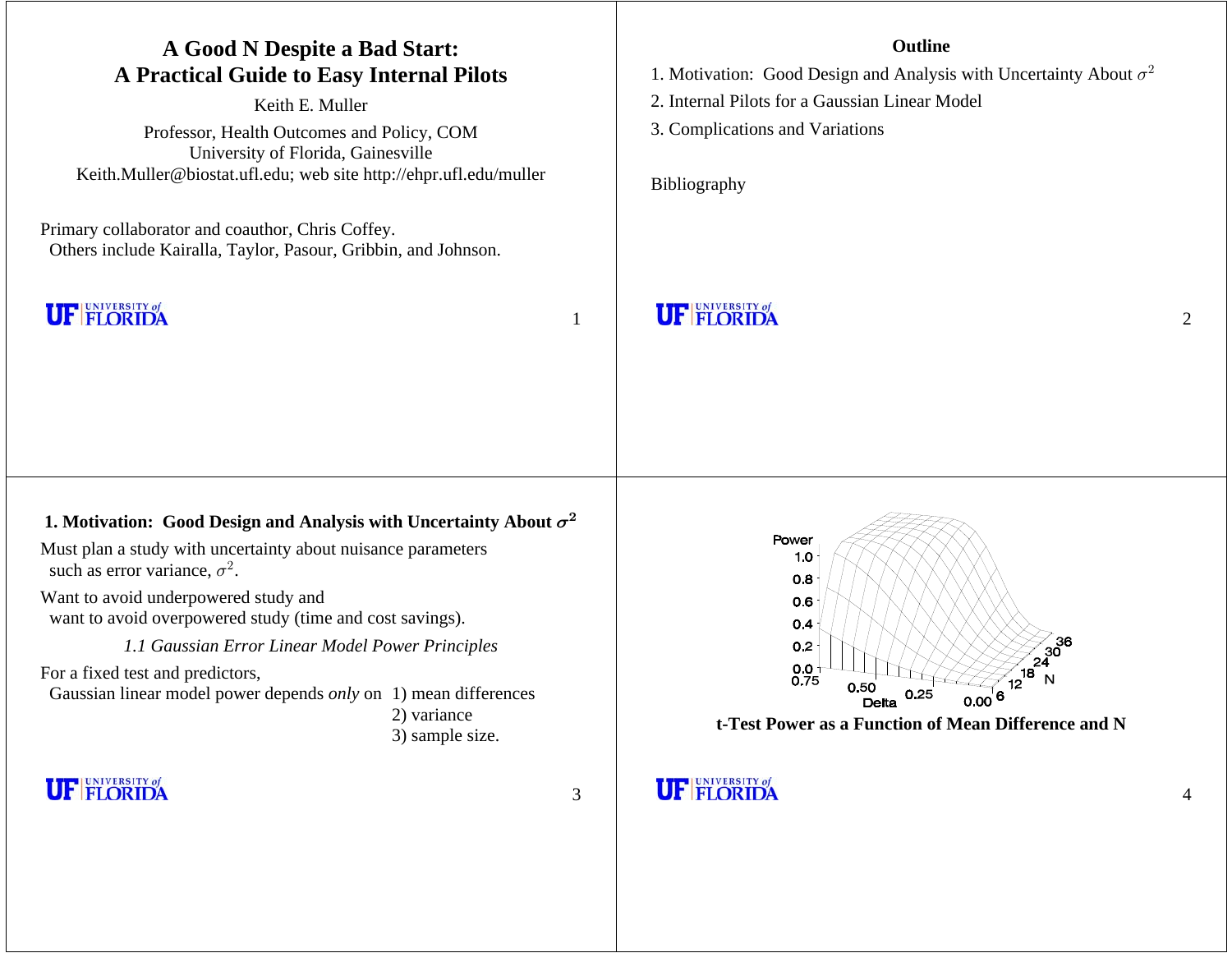1.2 Problem: Uncertainty About Nuisance Parameter  $\sigma^2$ 



**t-Test Power for 3 Variances(Taylor and Muller 1995, 1996; Muller and Pasour, 1997)**

**UF FLORIDA** 

5

#### *Design Choices (Coffey and Kairalla, 2008)*



UNIVERSITY of m

7

#### *1.3 Design Choices*

1 Close your eyes and hope for the best.

2 Traditional external pilot study and design, two studies.

<sup>2</sup> Multistudy design strategies: Muller, Barton, Benignus (1984). <sup>w</sup>

3 Adaptive designs, including internal pilot, group sequential, et al.

How do we provide accurate inference if we use data to adjust the design? Controversy surrounding some adaptive designs unintentionally implied guilt by association.

# **UF FLORIDA**

### *Group Sequential Design Not Controversial*

Group sequential includes interim data analysis, which requires adjusted  $\alpha$ Nearly all work for large samples (except Jennision and Turnbull, 1997) Assumes known  $\sigma^2$ , so not adaptive to it.

Fundamental design goal centered on allowing early stopping.

Opinion: in practice mostly a technique to allow peeking at the data with a nearly powerless test so modest cost to expected sample size.

# **UF FLORIDA**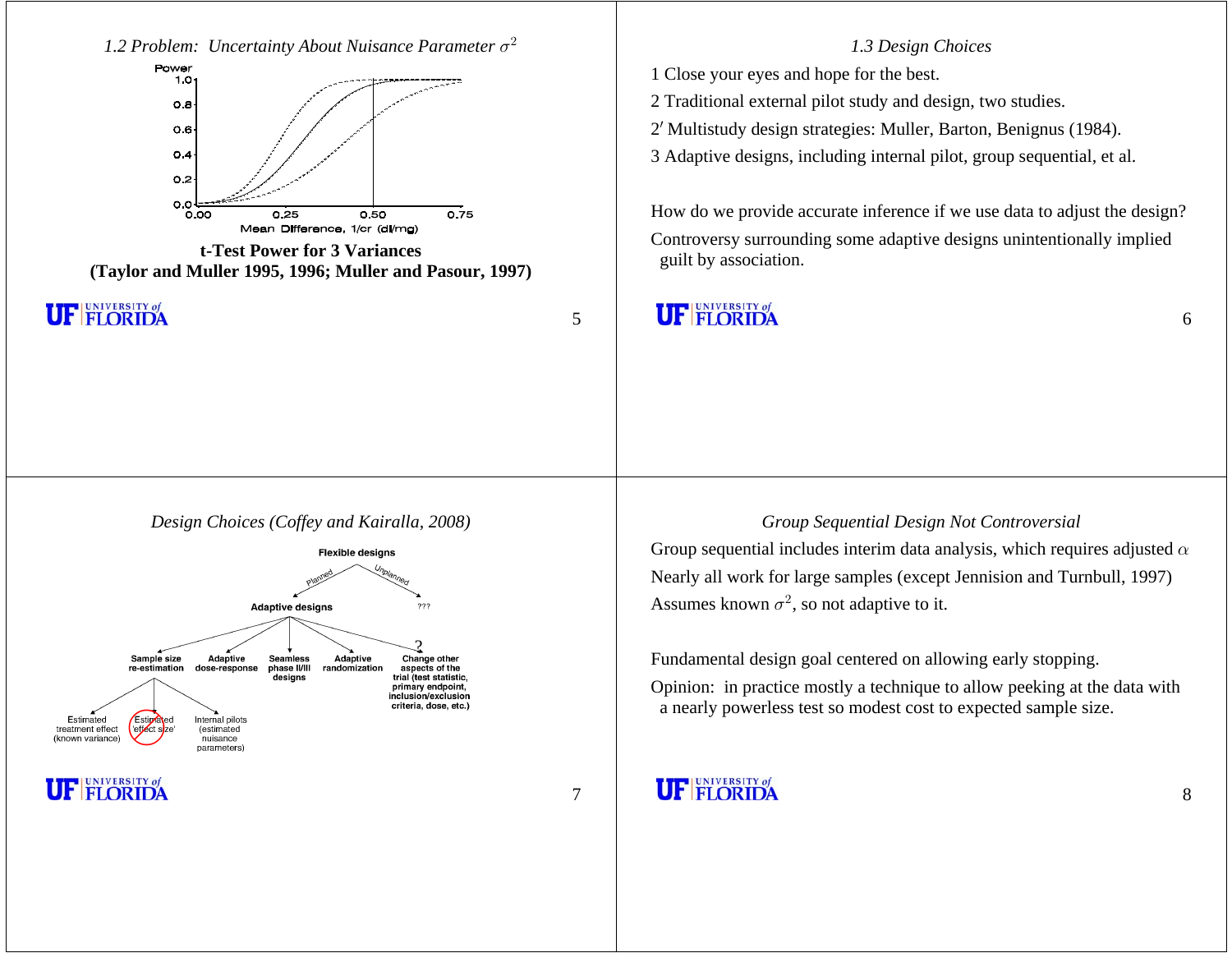*Internal Pilot Design Not Controversial* No interim data analysis, so no  $\alpha$  cost for it (interim data analysis). Small sample methods well developed for useful range of cases. Can adjust sample size up or down for  $\sigma^2$  for small  $\alpha$  cost.

Other good choices. Please consult Coffey and Kairalla (2008).

**UF FLORIDA** 

9

#### *Internal Pilot Steps for Univariate Gaussian Linear Model*

### **1. Plan**

**1.1** Choose *design*, test, target test size  $\alpha_t$ , power  $P_t$ , and means defining scientifically important effect. **1.2** Use  $\sigma_0^2$  to pick  $n_0$  target total and  $n_1 = \pi \cdot n_0$  sizes.

**1.3** Choose method for final  $\hat{\sigma}^2$  and decision rule. Use GLUMIP.

### **2. Conduct internal pilot**

**2.1** Collect  $n_1$  observations, compute  $\hat{\sigma}_1^2$ .

**2.2** Power analysis finds  $N_2 \geq 0$  observations to achieve  $P_t$ .

**3. Complete study 3.1** Collect  $N_2$  observations and 3.2 conduct (adjusted) analysis.

### **UF FLORIDA**

### *1.4 I Discourage Full Blinding*

I recommend mean blinding but not mean and variance blinding.

Mean blinding: use design knowledge to compute model residual  $\hat{\sigma}_1^2$ but remain blind to  $\widehat{\boldsymbol{\beta}}$  ("noprint" option).

Total blinding: ignore design knowledge to compute model residual  $\hat{\sigma}_1^2$ . Recommended by some (Gould, et al.).

Why should internal pilots be treated differently than group sequential? Many references in the bibliography.

Could start with Waksman (2007) to illustrate many issues.

### **UF FLORIDA**

11

#### **2. Internal Pilots for a Gaussian Linear Model**

*Step 1.1 Plan a Fixed Sample Size Study*

**Example** Obstetrician Dr. Kirk Conrad plans to compare Cardiac Output (L/min) in 4 groups of women during pregnancy. Will record baseline (revised submission of P01 in review).

Fitting model as baseline + one compartment model in log space, corresponding to 7.4 maximum = 4.9 baseline  $+ 2.5$  L/min.

50% change from baseline!

Fit a nonlinear model via transforming both sides with logarithm.

# **UF FLORIDA**

10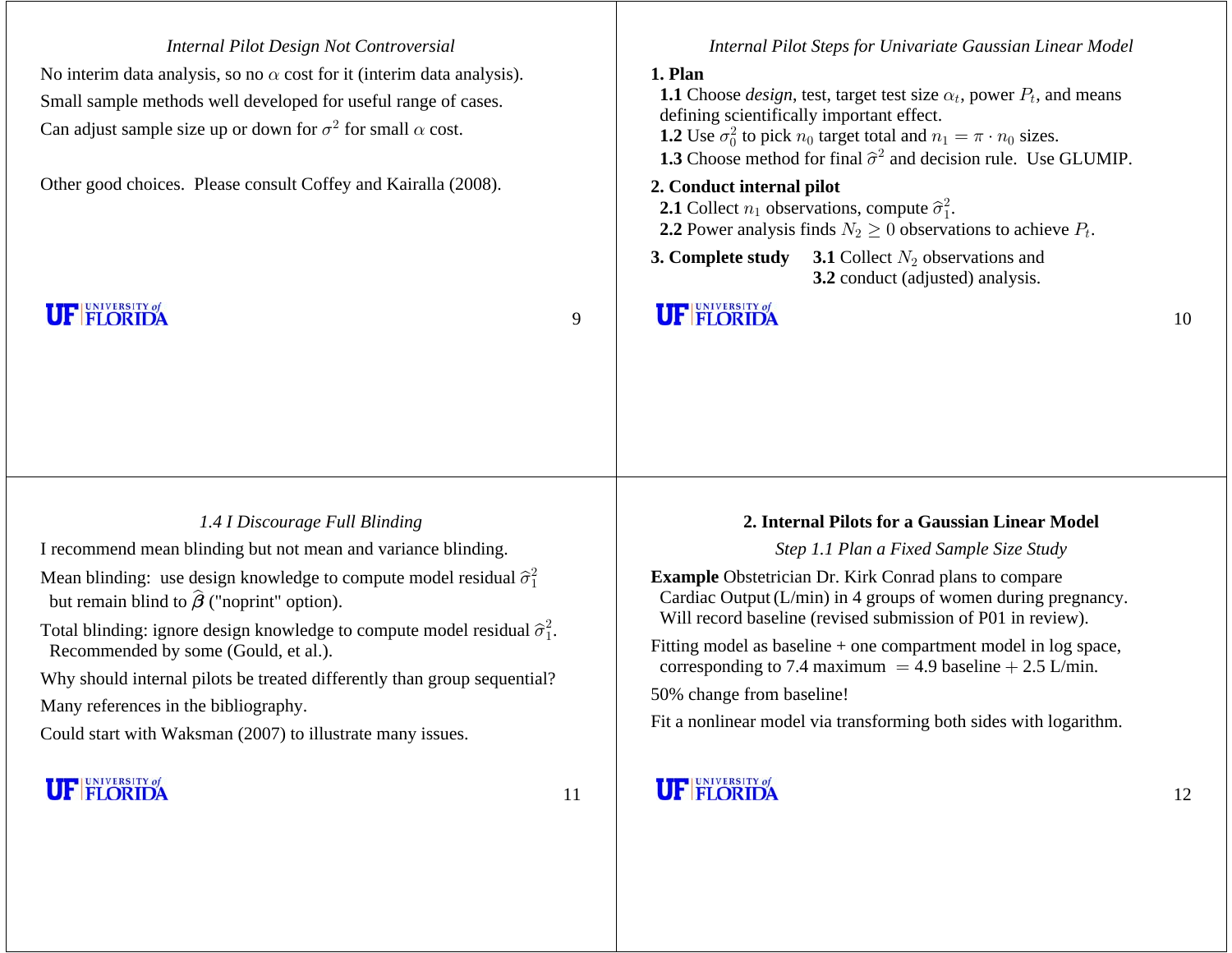

<sup>16</sup>

14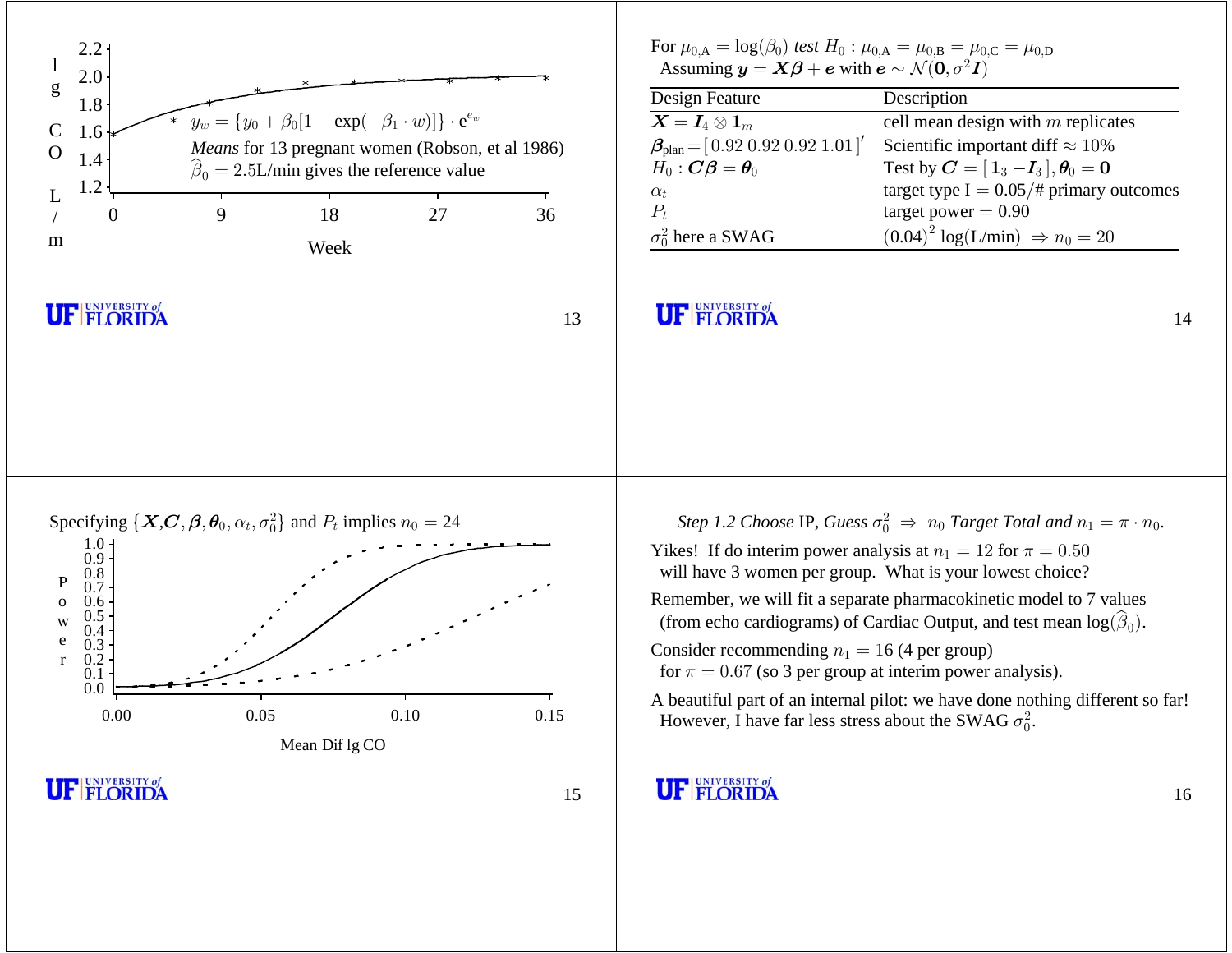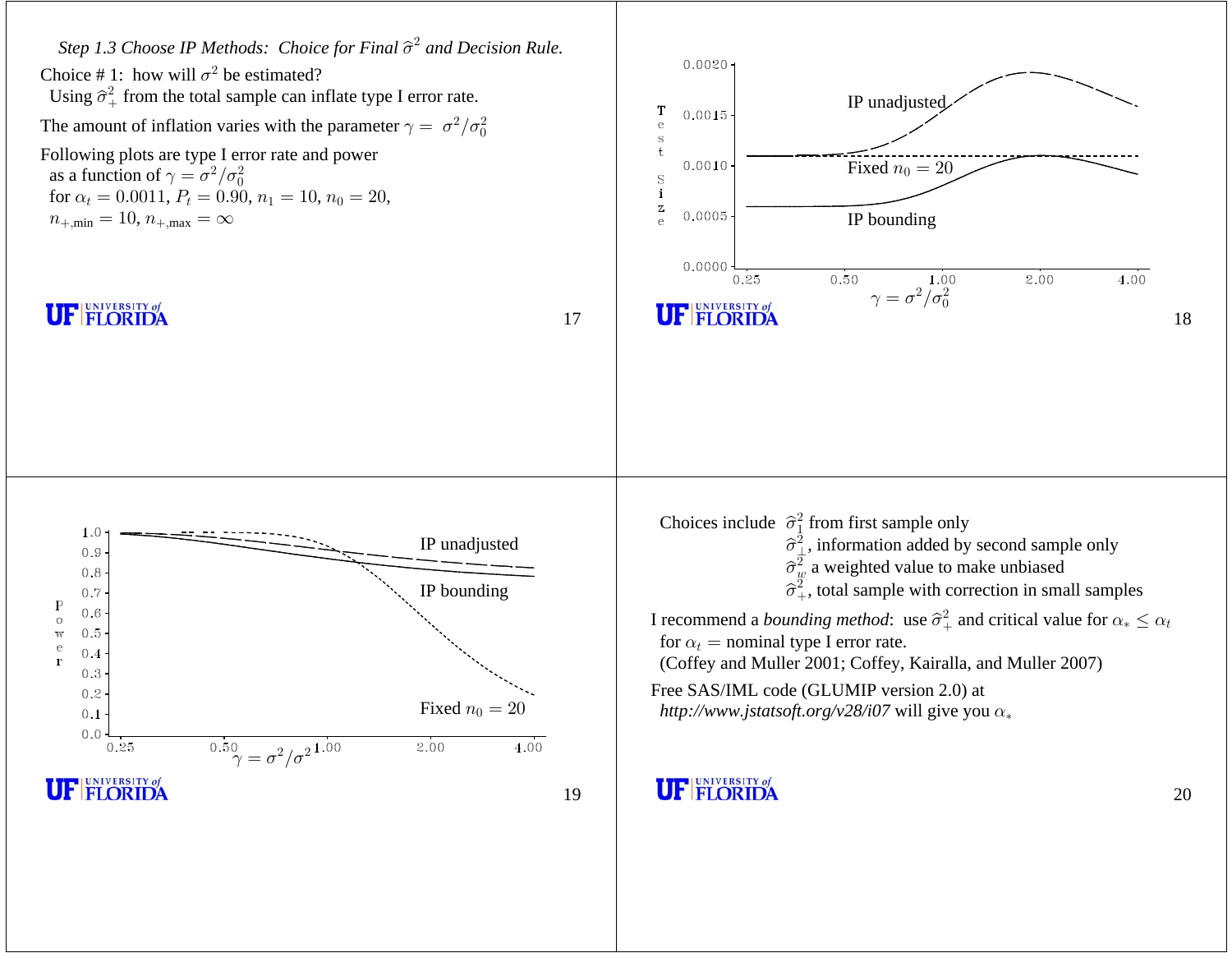| Step 1.3 Finding $\alpha_* \leq \alpha_t$ for Our Design<br>Adjusted Alpha $\alpha_* = 0.0338$ (20 lines of IML code)<br>PROC IML WORKSIZE=8000 SYMSIZE=8000;<br>%INCLUDE "&PROGPATH.\GLUMIP20.IML" / NOSOURCE2;<br>$ALPHAT = .05$ ; POWERT = .90;<br>ESSENCEX = I(4); $C = J(3,1,-1)    I(3);$<br>BETA_PLN = $\{0.92, 0.92, 0.92, 1.01\}$ ;<br>$SIGMA0 = (\{.04\})$ **2;<br>$N1 = \{12\}$ ; NPLUSMIN = N1; NPLUSMAX = 36;<br><b>RUN FINDADJ;</b> |    | Step 2. Conduct Internal Pilot<br><i>Step 2.1</i> collect $n_1$ observations, compute $\hat{\sigma}_1^2$<br>Step 2.2 Power analysis finds $N_2 \geq 0$ observations needed to achieve $P_t$<br>Use standard power software, so very convenient.<br>The approach does create an "alignment error" with actual power, but<br>modest. Improvements may be developed in future research.<br>Even here simulations a big, ugly, and very slow bear. |    |
|---------------------------------------------------------------------------------------------------------------------------------------------------------------------------------------------------------------------------------------------------------------------------------------------------------------------------------------------------------------------------------------------------------------------------------------------------|----|------------------------------------------------------------------------------------------------------------------------------------------------------------------------------------------------------------------------------------------------------------------------------------------------------------------------------------------------------------------------------------------------------------------------------------------------|----|
| PRINT_FINDADJ[COLNAME=_FINDADJNM];                                                                                                                                                                                                                                                                                                                                                                                                                |    |                                                                                                                                                                                                                                                                                                                                                                                                                                                |    |
| <b>UF FLORIDA</b>                                                                                                                                                                                                                                                                                                                                                                                                                                 | 21 | <b>UF FLORIDA</b>                                                                                                                                                                                                                                                                                                                                                                                                                              | 22 |
|                                                                                                                                                                                                                                                                                                                                                                                                                                                   |    |                                                                                                                                                                                                                                                                                                                                                                                                                                                |    |
|                                                                                                                                                                                                                                                                                                                                                                                                                                                   |    |                                                                                                                                                                                                                                                                                                                                                                                                                                                |    |
|                                                                                                                                                                                                                                                                                                                                                                                                                                                   |    |                                                                                                                                                                                                                                                                                                                                                                                                                                                |    |
| Step 3.2. Complete the Study                                                                                                                                                                                                                                                                                                                                                                                                                      |    | REVIEW: Internal Pilot Steps for Univariate Gaussian Linear Model                                                                                                                                                                                                                                                                                                                                                                              |    |
| <i>Step 3.1</i> Collect $N_2$ observations                                                                                                                                                                                                                                                                                                                                                                                                        |    | Choose design and analysis as usual.<br>1. Plan                                                                                                                                                                                                                                                                                                                                                                                                |    |

*Step 3.2* Conduct analysis with (adjusted)  $\alpha_*$  if using bounding, using standard software.

Most other methods require some fiddling with variance estimates to piece together test statistics, but just simple programming (but be careful:)

**UF FLORIDA** 

- **1. Plan** Choose design and analysis as usual. Choose internal pilot size features. *Use GLUMIP for bounding method and refining design.*
- **2. Internal pilot** Collect  $n_1$  observations, compute  $\hat{\sigma}_1^2$ Power analysis  $\Rightarrow N_2 \geq 0$  observations
- **3. Complete study** Collect  $N_2$  observations Conduct analysis with *adjusted* α

# **UF FLORIDA**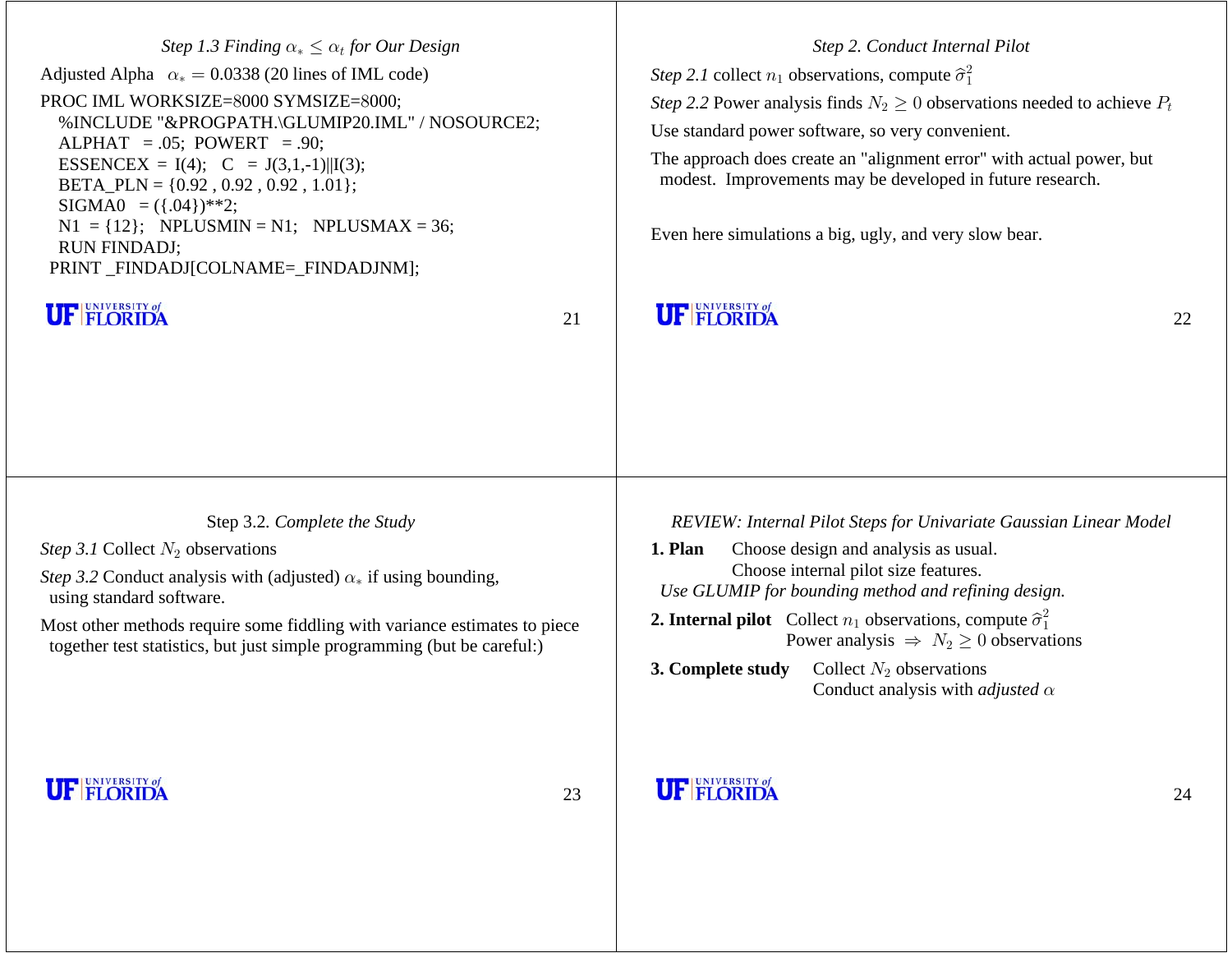| 3. Complications and Future Work<br>1. Glossed over many issues around confidence intervals, stepdown tests.<br>Answers depend on variance estimator. Does $\alpha_*$ suffice?<br>2. IP for other nuisance parameters? Some large sample approximations.<br>3. Random predictors, such as fractions in a blocking variable?<br>4. Non inferiority in small samples?! Caveat emptor, in small samples.<br><b>UF FLORIDA</b> | 25 | 5. IP for large samples? Easy, should typically do it at no $\alpha$ cost.<br>Common complaint centers on logistical barriers, funding.<br>However, $N_+$ max most of fix, as in group sequential.<br>6. Research in Review and in Progress<br>a) IP for some repeated measures; required theory and software coming<br>b) small sample IP with 2 stage group sequential<br><b>UF FLORIDA</b><br>26 |
|----------------------------------------------------------------------------------------------------------------------------------------------------------------------------------------------------------------------------------------------------------------------------------------------------------------------------------------------------------------------------------------------------------------------------|----|-----------------------------------------------------------------------------------------------------------------------------------------------------------------------------------------------------------------------------------------------------------------------------------------------------------------------------------------------------------------------------------------------------|
| <b>Summary Review</b><br>1. Motivation: Good Design and Analysis with Uncertainty About $\sigma^2$<br>2. Internal Pilots for a Gaussian Linear Model:<br>EASY TO DO.<br>Not controversial.<br>Small sample valid methods and free software available for many cases.<br>Gives power insurance and cost protection.<br>3. Complications and Variations                                                                      |    | I close by recommending the bibliography and online scholarly searches.<br><b>Banish Power Uncertainty:</b><br>USE AN INTERNAL PILOT DESIGN!                                                                                                                                                                                                                                                        |
| <b>UF FLORIDA</b>                                                                                                                                                                                                                                                                                                                                                                                                          | 27 | <b>UF FLORIDA</b><br>28                                                                                                                                                                                                                                                                                                                                                                             |